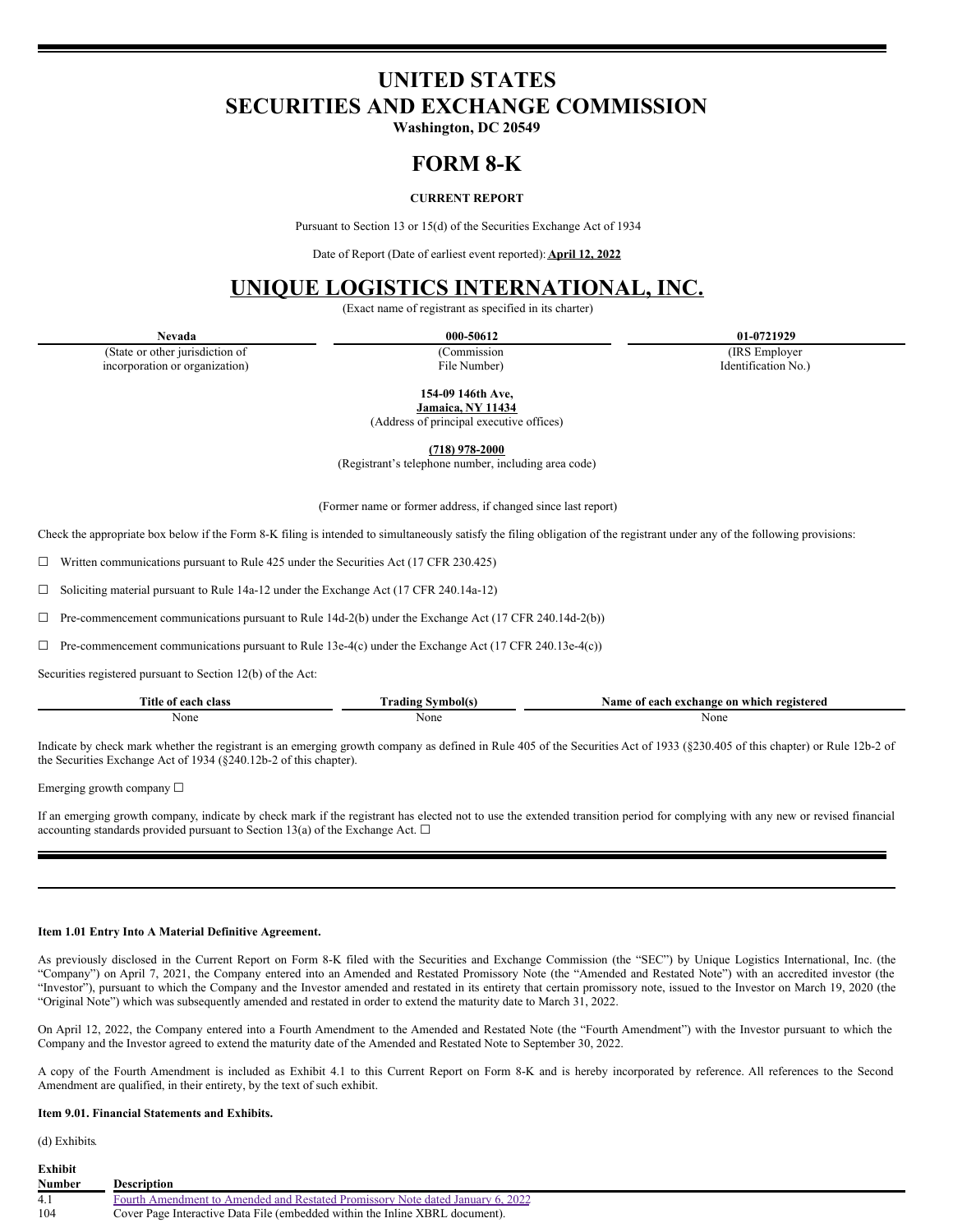## **SIGNATURES**

Pursuant to the requirements of the Securities Exchange Act of 1934, the Registrant has duly caused this report to be signed on its behalf by the undersigned hereunto duly authorized.

## **UNIQUE LOGISTICS INTERNATIONAL, INC.**

Dated: April 13, 2022 By: */s/ Sunandan Ray* Sunandan Ray

Chief Executive Officer